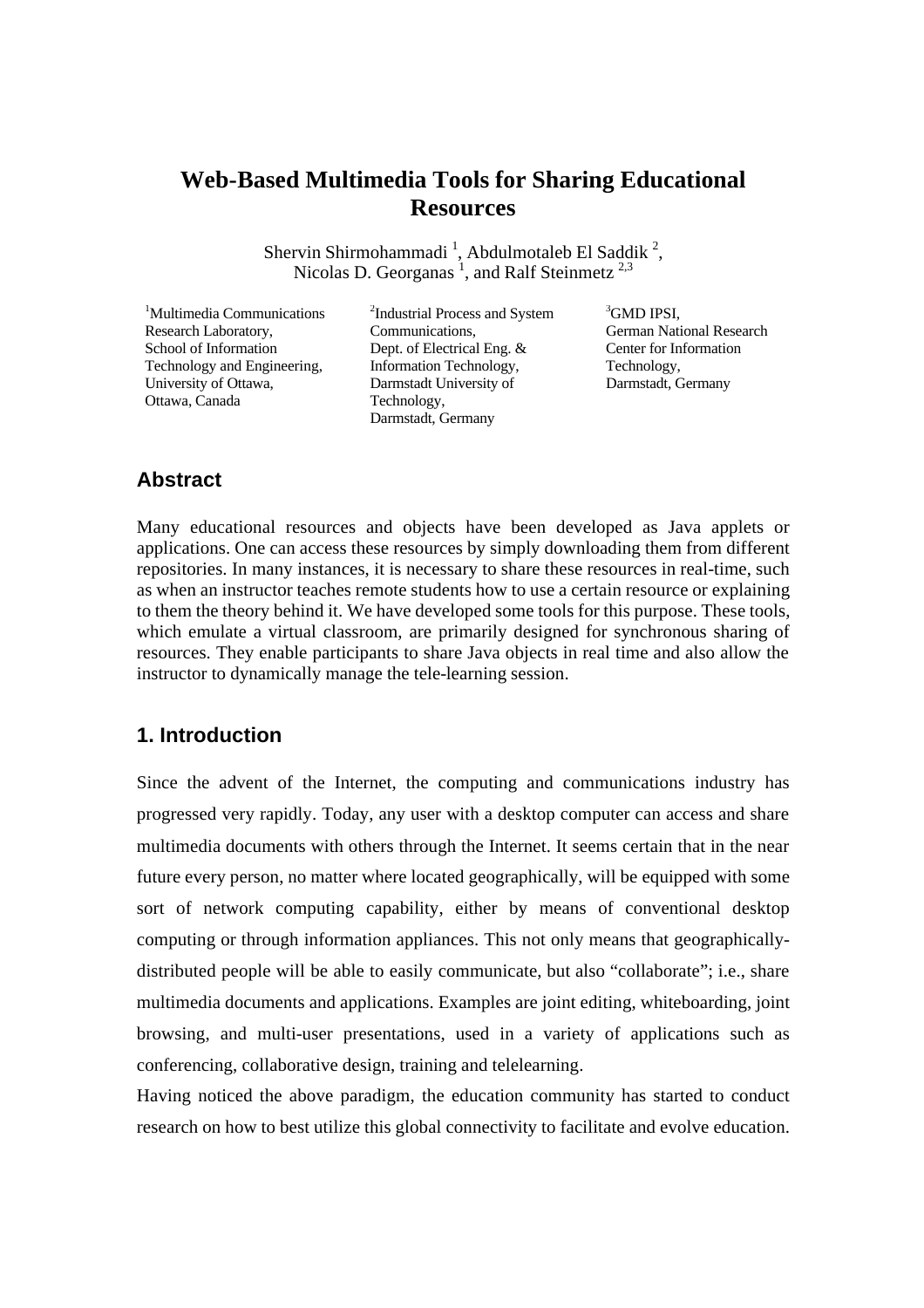One of these advancements is the creation of repositories of educational resources, where Java applets and applications can be downloaded and used for educational purposes [14] . Java is used to eliminate the platform/operating system problem of heterogeneous environments, such that users wouldn't have to be restricted in their choice of a resource. This is specially important for tele-learning and distance education since some users might choose UNIX-workstations, while others might prefer Windows 95/98/NT or Macintosh. But with the introduction of Java it became possible to overcome these problems.

Another interesting issue that arises is how to share these resources among geographically distributed people? For example, imagine a virtual classroom, with participants from different parts of the world, where an instructor wants to discuss a specific topic using one of these Java resources. It is necessary for the participants to have the same view of the Java applet or application in real time. This signals the need for a sharing tool.

#### *1.1 Web-based learning*

There has been much interest in Web-based tools for telelearning. One can use e-mail, newsgroup, chat rooms, and other tools which are readily available. But for efficient resource sharing one needs tools specifically designed for such purpose. These tools can be used to share educational resources and they can generally be categorized into two groups: *synchronous* tools and *asynchronous* tools. Synchronous tools are those that allow sharing of resources in real-time, such as [1] [3] [7] [12] , and require users to be online at the same time. Asynchronous tools, such as Virtual U. [9] , allow for mostly offline communication and sharing. Notice that these two methods are complementary technologies, not necessarily competing. Some researchers mistakenly choose to adopt only one method, but in fact you need both synchronous and asynchronous resource sharing for a complete system. Our research; however, is focused on the synchronous type. With this in mind, let us have a look at some basics about synchronous sharing.

#### *1.2 Fundamentals of Real-Time Sharing*

Basically speaking, the core technology behind any synchronous collaboration tool is a mechanism to enable a user to send updates to other users about the interactions that are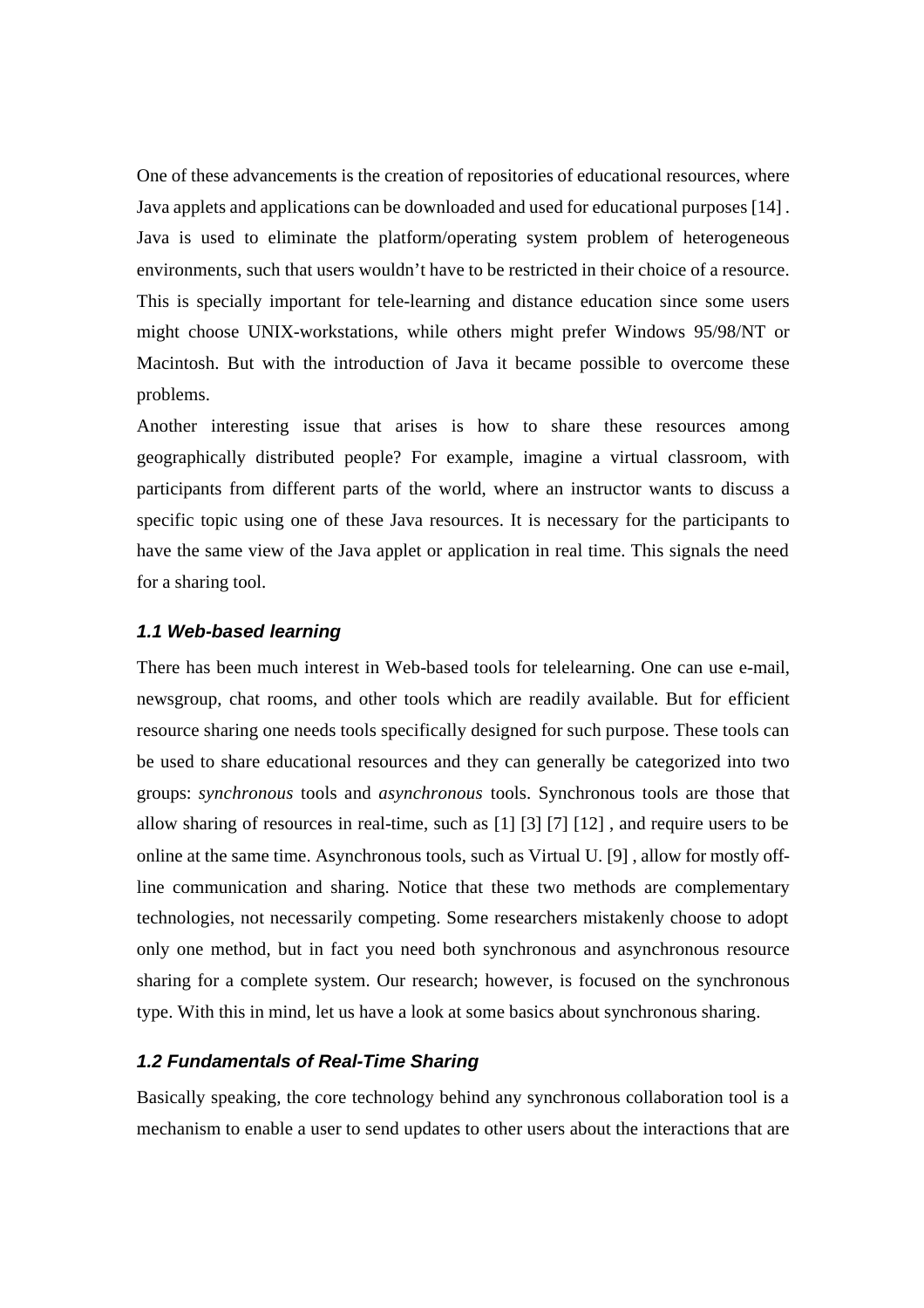made to a shared application, as illustrated in figure 1. For example, when one user draws a line on a whiteboard, the system informs the whiteboards of other users so that they also draw the same line. The mechanisms to propagate these "updates" vary according to the design or intended use of the system. Some systems send graphical display updates of the portion of the screen that was changed; the receiver simply redraws that portion using the graphics update. Some other systems send the system's graphical events that were generated as a result of a user's interaction, the receivers then process the events as if generated locally; hence reproducing the interaction at every user [6] [7]. Another approach is the use of object tokens, whereby an update message is preceded by a token that defines the semantic of that update message. By looking at the token, the receivers can determine what action to perform; for example draw a line, erase an area, etc. [12].



Figure 1. A generic collaboration system

All of these approaches can be implemented using a centralized or fully distributed communication infrastructure. Furthermore, they can be implemented as real-time or near-real-time systems. However, they all have one thing in common: they all must use reliable communication, such as TCP or Reliable Multicast (RM), for their update messages. Although suitable for real-time video/audio data transfer, unreliable communication such as UDP or regular multicasting is not suitable for the transfer of application update messages since these applications, by nature, cannot afford to lose any update data.

To optimize the use of bandwidth and compensate for latency, we have to choose an approach that sends as small amount of information as possible for the updates. Graphics updates are therefore not suitable because of their bulkiness and heavy use of bandwidth.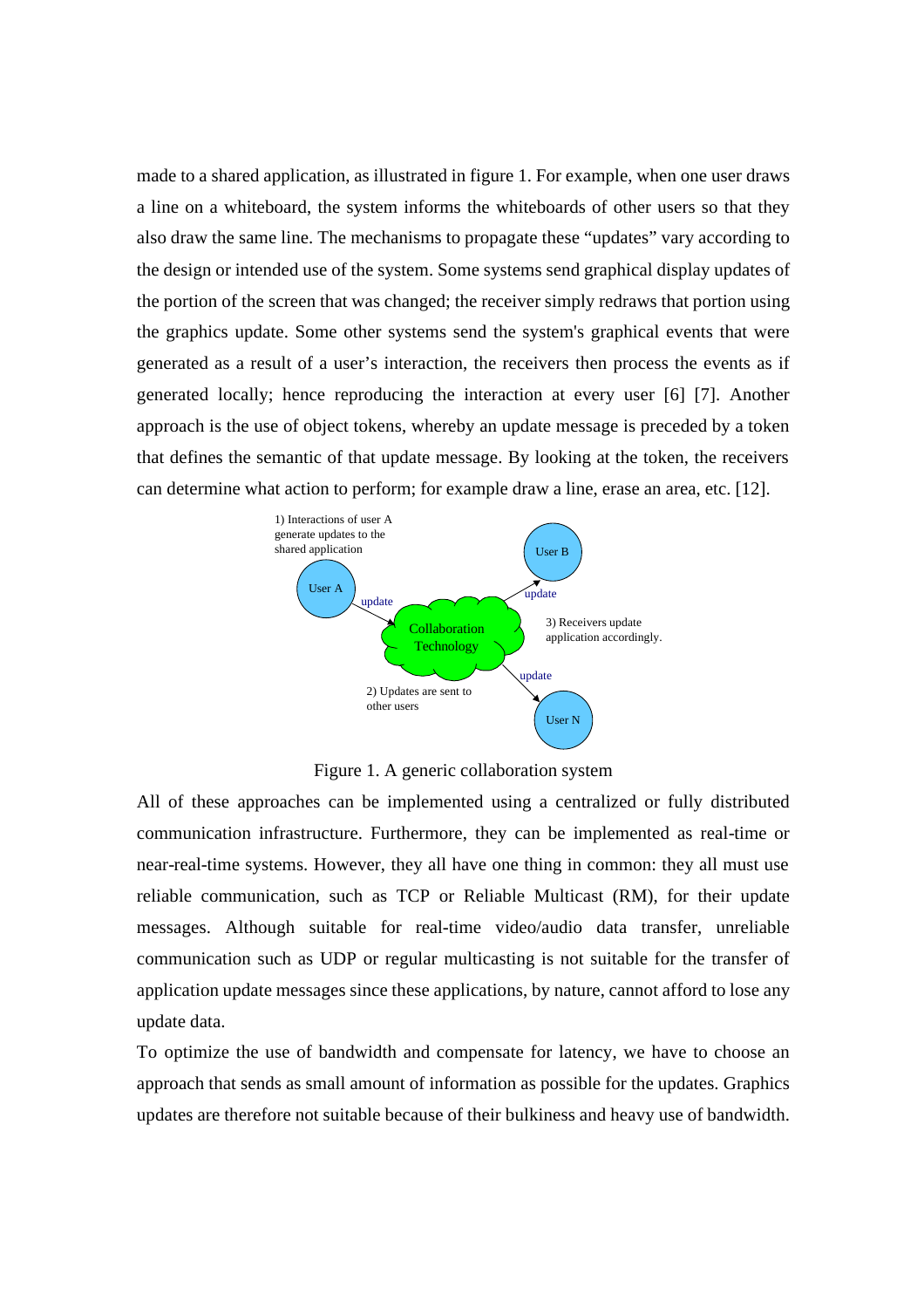Event updates and object tokens are better candidates. Object tokens are heavily based on the specific application, and must in fact be hard-coded into the shared application - an approach, which is not transparent. We have used both the event update and the object token technique in our tools.

In addition to dissemination of update messages, a collaboration system must also address issues such as latecomers, floor control, awareness, synchronization, and management. However, detailed discussion about these issues is outside the scope of this paper and can be found in other literature such as [12] .

In the next two sections we will present two resource sharing tools. The *Java-Enabled Telecollaboration System (JETS)*, has been developed at the Multimedia Communications Research Laboratory (MCRLab) at the University of Ottawa, Canada, under funding from the national Telearning Network of Centers of Excellence. The second system, *Java Application Sharing in Multiuser INteractive Environments (JASMINE)*, is a collaborative effort between the MCRLab and the KOM Laboratory at the Darmstadt University of Technology in Germany.

# **2. JETS 2000**

**Ted vill** Austin-**IETS**<br>2000  $1230$ 

Figure 2 below shows a screenshot of a sample JETS session.

Figure 2. A sample JETS session with shared applets and A/V conferencing.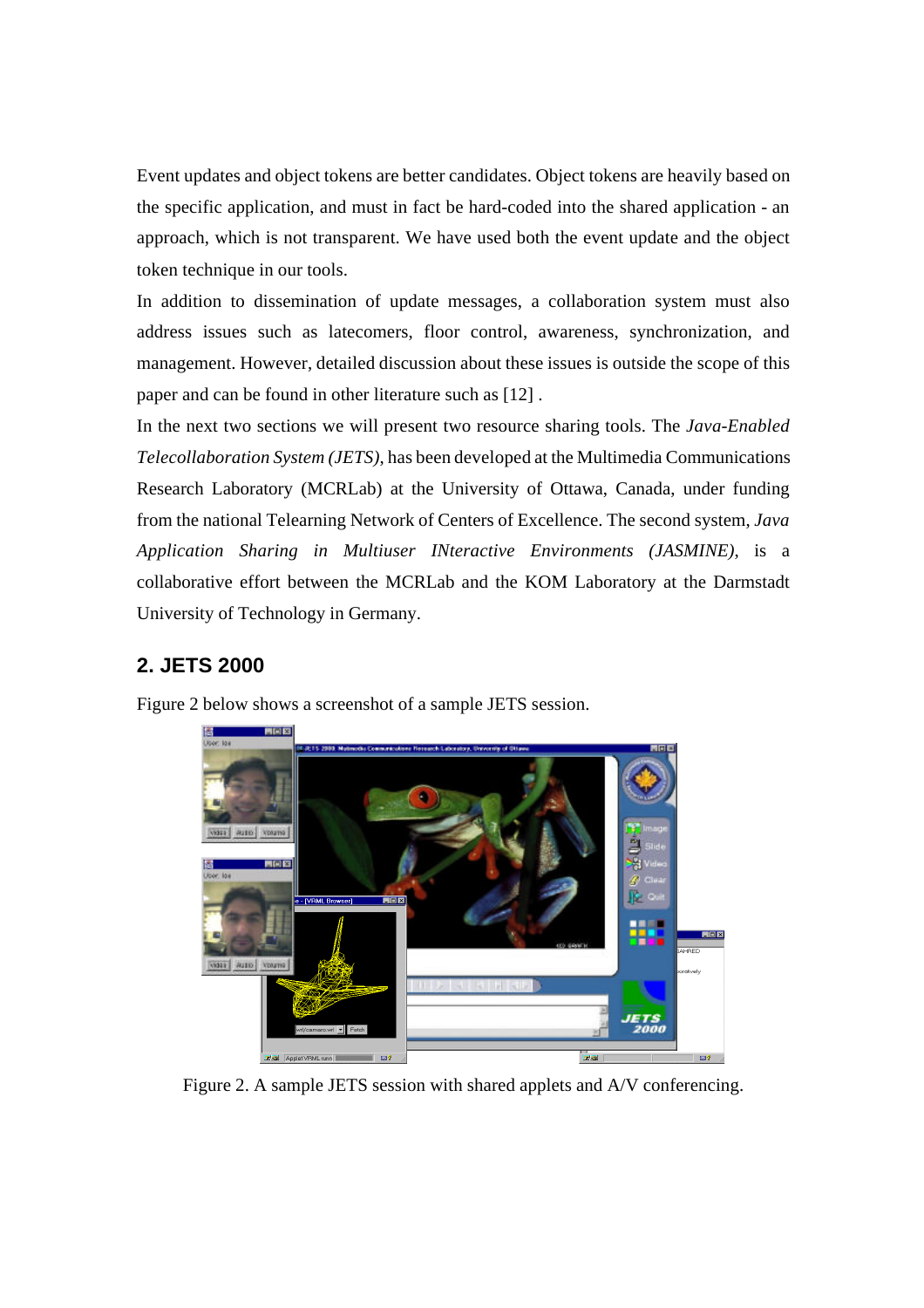As can be seen from figure 2, JETS consists of many utilities that enable multimedia viewing and sharing. The following section briefly describes these utilities.

### *2.1 Utilities*

#### *Presentation*

Using the JETS whiteboard, which can be used for shared color drawings, one has the ability to bring up presentations. JETS is capable of bringing slides from the Web server and displaying them. These slides can be PowerPoint slides saved in HTML format, or simple sequences of images. Participants can annotate on these slides in the same way as the images.

#### *Pictures*

The whiteboard is capable of bringing up images in JPEG or GIF format from the Web server and displaying them inside the whiteboard. The users can then annotate on these images and start a discussion. The built-in locking mechanism of JETS is used to forbid modification of the same object at the same time by more than one user.

### *Chat*

The whiteboard also facilitates user conversations by a having a shared chat space which can be used by participants to exchange textual massages. The chat space is useful in cases where audio access is not available.

#### *Video*

A very useful feature of JETS is its ability to play ITU-T H.263 [13] compliant video in the whiteboard. The video must be stored on the Web server. When a user opens a video file and starts playing it, the video data is streamed down to all participants, decoded in real-time (processor permitting), and displayed in their whiteboard. Users can also play the video frame-by-frame as well as annotate on a frozen frame.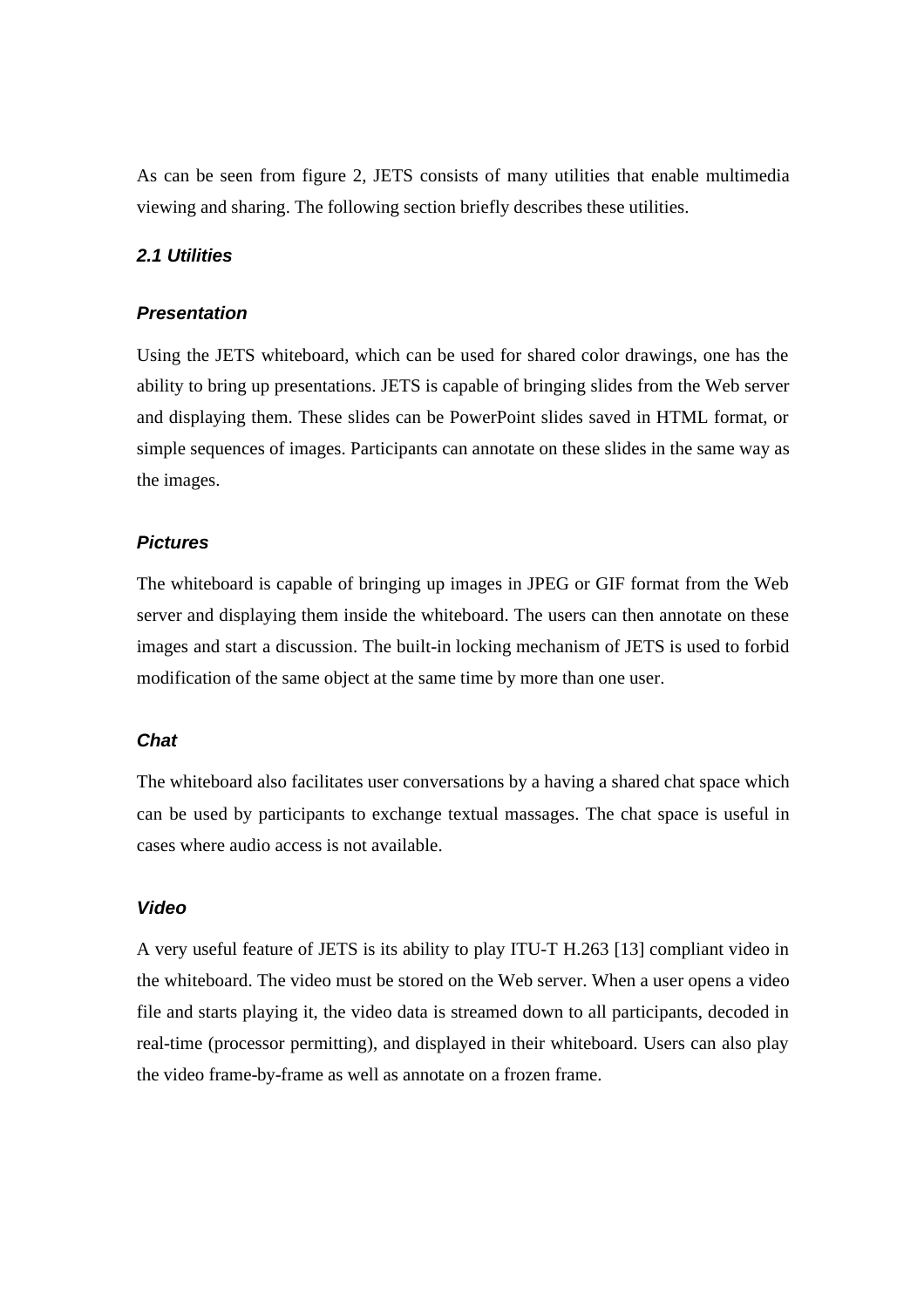#### *3D Viewing*

Another applet is a simple shared 3D viewer for VRML files which permits real-time collaborative interaction with simple VRML objects. The applet brings from the server simple VRML 1.0 files and displays them in wireframe mode. A user can then collaboratively interact with the 3D scene, with all the rotations, moving, and zooming reflected on all participants' screens.

## *A/V Conferencing and Recording*

The *Java Video Conference Recorder (J-VCR)* tool further enhances JETS by providing services for audio/video conferencing, recording a session, and playback of a recorded session. J-VCR can record the session in the Synchronous Multimedia Integration Language (SMIL) format, which is a World Wide Web Consortium (W3C) standard. As a result, any SMIL-player such as RealNetwork's RealPlayer can be used to playback the recorded session [12] .

#### *2.2 Moderation*

Managing a shared session is a very important ability, specially for telelearning. An instructor can use this ability to moderate a session, as in the real world moderation of a classroom or meeting. Figure 3 below shows these abilities in JETS.



Figure 3. Moderation Abilities in JETS 2000.

As shown in figure 3a, an instructor, who has logged into the session with special password, can enable moderation by pressing the moderation button. After this, any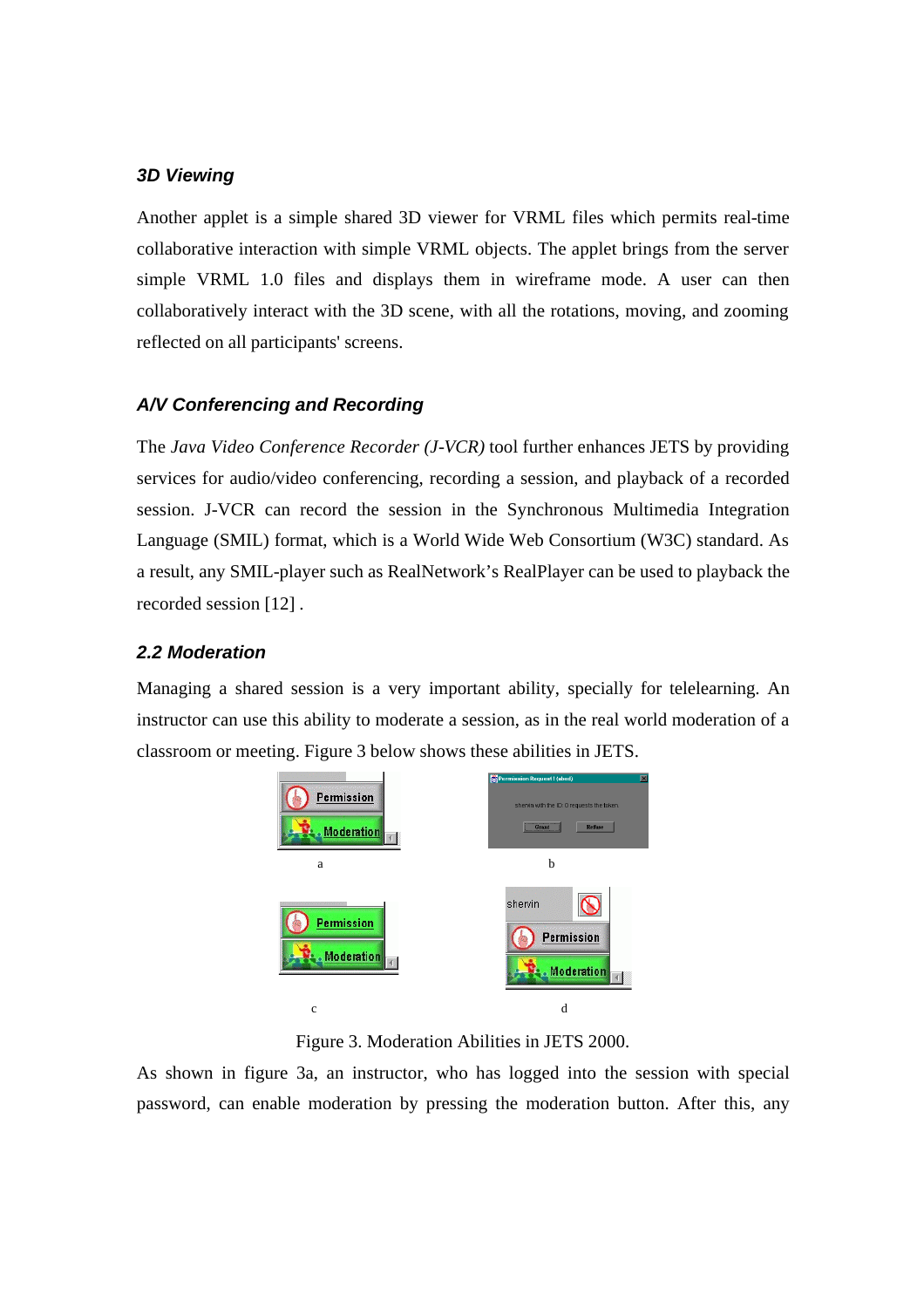participant wishing to interact with the shared applications must ask for permission by pressing the permission button. The moderator will then receive a permission request which can be granted or denied (fig 3b). Should the moderator decide to grant permission, the participant sees a green light on the permission button (fig 3c) and can interact with the application. The moderator can "cut off" any participant by pressing the cut button next to the participant's name.

### *2.3 Architecture*

JETS is a framework that permits sharing of Java applets. Since JETS uses the core Java packages, users don't need to install any additional Java classes on their system. This allows any user to access JETS and share applets with a Java-enabled browser. From a developer's point of view, JETS can be regarded as a set of Application Programming Interfaces (API) that the developer can use to build shared resources. It provides the developer with built-in consistency, access control, and data passing.



Figure 4. Client-Server communication in JETS

JETS uses a multithreaded server as shown in figure 4, where the main server launches a sub-server for each user joining the session. The sub-server is responsible for processing only the update messages or requests coming in from its own client. Once the sub-server receives the update message, it will send it to all other clients in the session. This will create a fast system response, at the expense of more resources utilized due to sub-server threads. However, usually only one client at a time can control and interact with an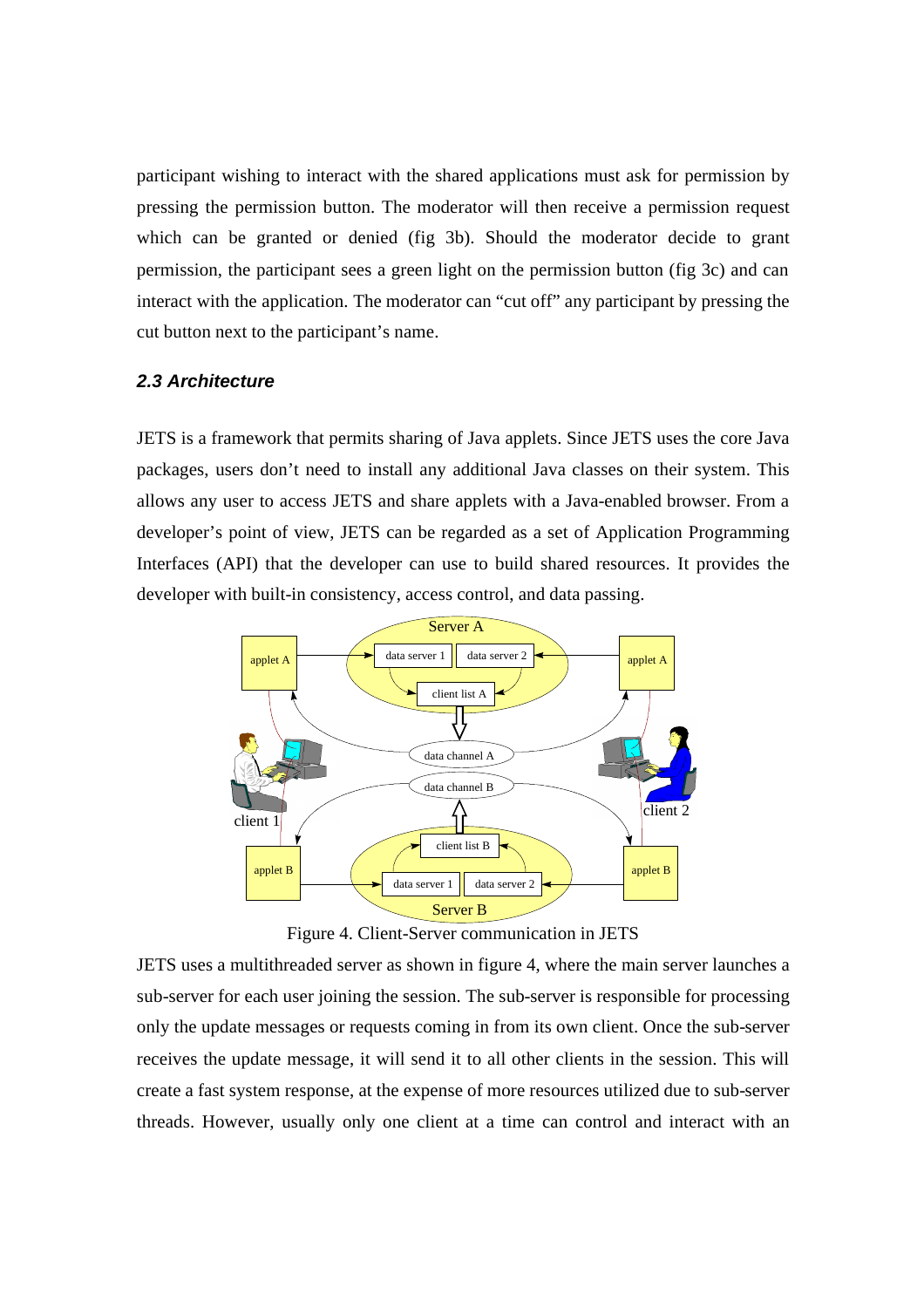application (due to floor control as we will see), and most threads will simply be waiting For its client-server communication, JETS uses TCP/IP and UDP/IP sockets. In figure 4, when client 1 does some interaction with application A, his actions are reflected to data server 1 which runs as part of Server A for application A. Next, data server 1 relays the actions of client 1 to other clients which are listed in a client list on Server A. Finally, application A of client 2 receives those actions and reflects them on the screen of client 2.

# **3. JASMINE**

JETS requires Java applets or applications to explicitly utilize its API in order to become shareable. While this is doable most of the time, it is sometimes difficult or impossible to modify the source code of a resource. There's therefore a need for a system that can transparently share resources without the need to modify the code for the resource.

Enter JASMINE: a Java resource sharing tool that allows applets and applications to be shared transparently without any modification [2] . Figure 5 illustrates the overall concept, where the JASMINE framework wraps around an applet that is to be shared (fig 5a). The framework listens to all events occurring in the graphical user interface of the applet and transmits these events to all other participants in order to be reconstructed there. The framework captures both Java AWT-based and Swing-based events. After capturing the event, it is sent to the communication module where the event is sent to all other participants in the session (fig 5b).



Figure 5. JASMINE's Architecture.

In the next section we describe how JASMINE is able to share resources without any modification to the resources' source code.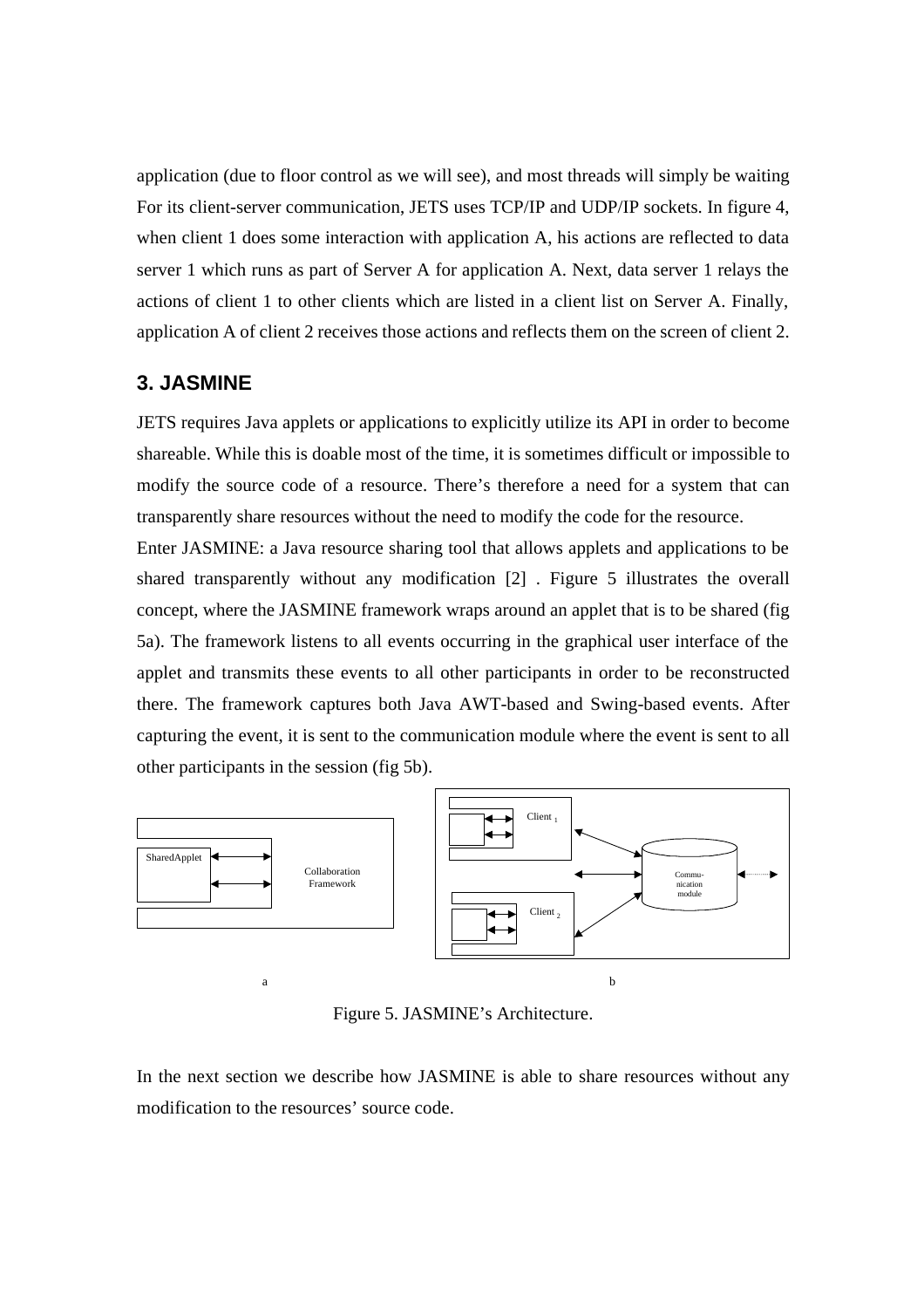#### *3.1 Client side*

The JASMINE client can be seen as a component adapter. Every event occurring at the graphical user interface of the application is sent to this adapter, which then sends the events to the collaboration server (JASMINE-Server). The client is a Java application, which consists of the following components:

- Collaboration Manager
- Component Adapter
- Listener Adapter
- Event Adapter

These components are discussed next.

### *3.1.1 Collaboration Manager*

The Collaboration Manager is the main component on the client side and provides the user with a graphical interface offering options such as joining the session, starting and sharing applications/applets and chatting with other participants. The collaboration manager is also responsible for dispatching external events coming from the communication module and forwarding them to the component adapter, as well as receiving internal events from the component adapter and sending them to the communication module.

#### *3.1.2 Components Adapter*

The Component Adapter maintains a list of the GUI-components of all applications and applets. This list is created with the help of the *java.awt.Container* class, which allows us to get references of all applet components [13]. With the help of the main window of an application, a list of the GUI components in the application can directly be created. Therefore, the main window of an application loaded by the Collaboration Manager is registered by the Component Adapter. However, Java applets do not use stand-alone windows. They are an extension of the class *java.applet.Applet* and thus of *java.awt.Panel*. Hence, applets can be easily placed into a window, which can then be registered as the main window for the applet. All these registrations are done at the Component Adapter.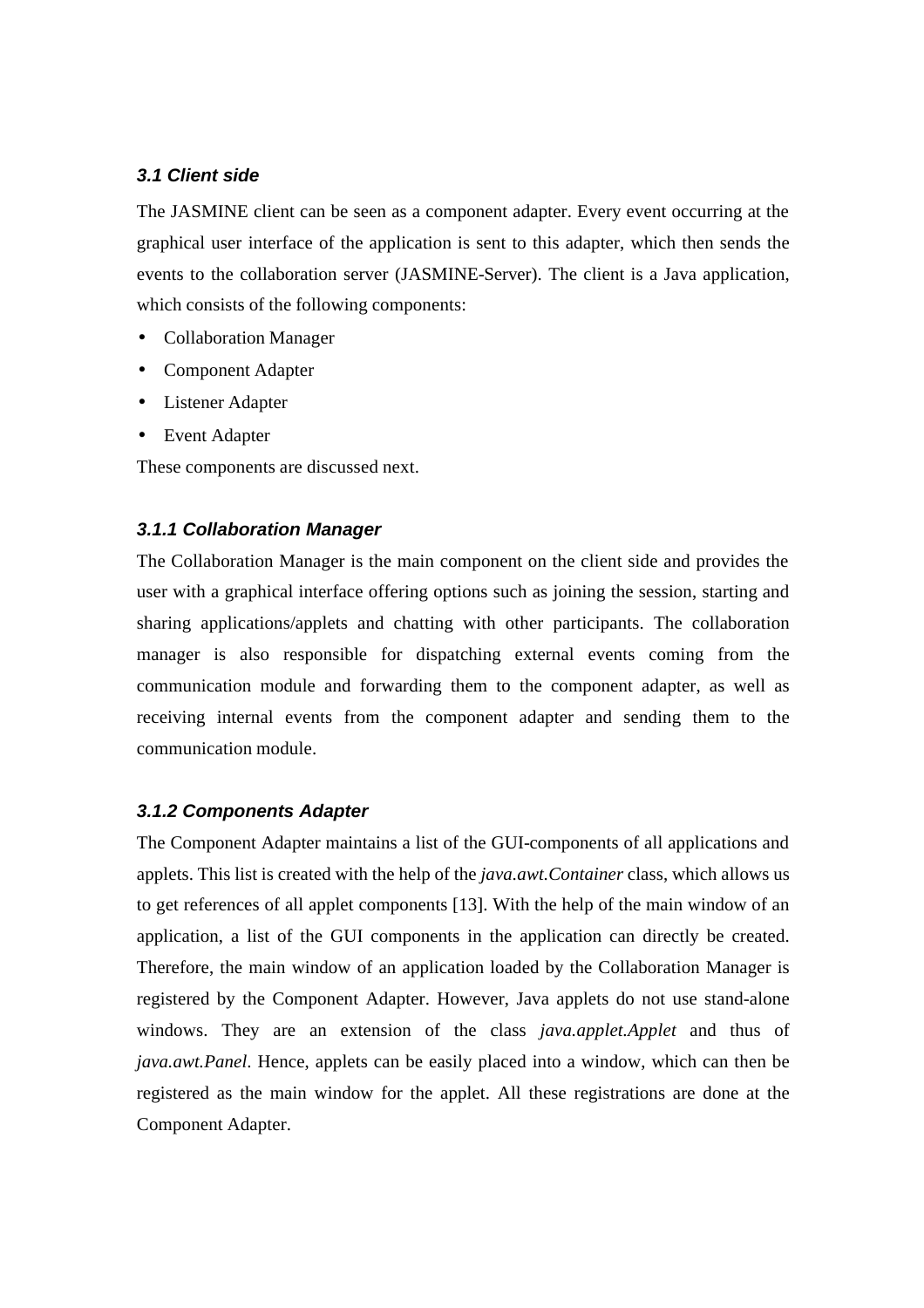After the registration is done a list of all Swing and/or AWT-components within the loaded application/applet is created. This task is done in the same order on each client, so that a component has the same reference identification at all clients. These references are used to point to specific components, which are the source of the events generated internally and the recipient of the events generated externally. With the help of the references, the recipient of an incoming event is located and the event is reconstructed on each client, as if it occurred locally.

#### *3.1.3 Listener Adapter*

The Listener Adapter implements several AWT listeners, which listen to *MouseEvent* and *KeyEvent* for all AWT-components except of *java.awt.Scrollbar*, *java.awt.Choice* and *java.awt.List*. For these components the Listener Adapter listens to *AdjustmentEvent*, *ItemEvent* and *ActionEvent*. When an event occurs on the GUI of the application, the Listener Adapter catches it, converts it to an external event, and forwards it to the Collaboration Manager. The Collaboration Manager in turn sends this event to the communication module, which propagates the event to all other participants.

## *3.1.4 Event Adapter*

The Event Adapter works opposite to the Listener Adapter: it converts incoming external events to AWT events, which can then be processed locally.

## *3.1.5 Data Flow*

Let us summarize the client side's architecture through the following data flow diagram. Figure 6 shows the overall event circulation of the system.



Figure 6: Events Circulation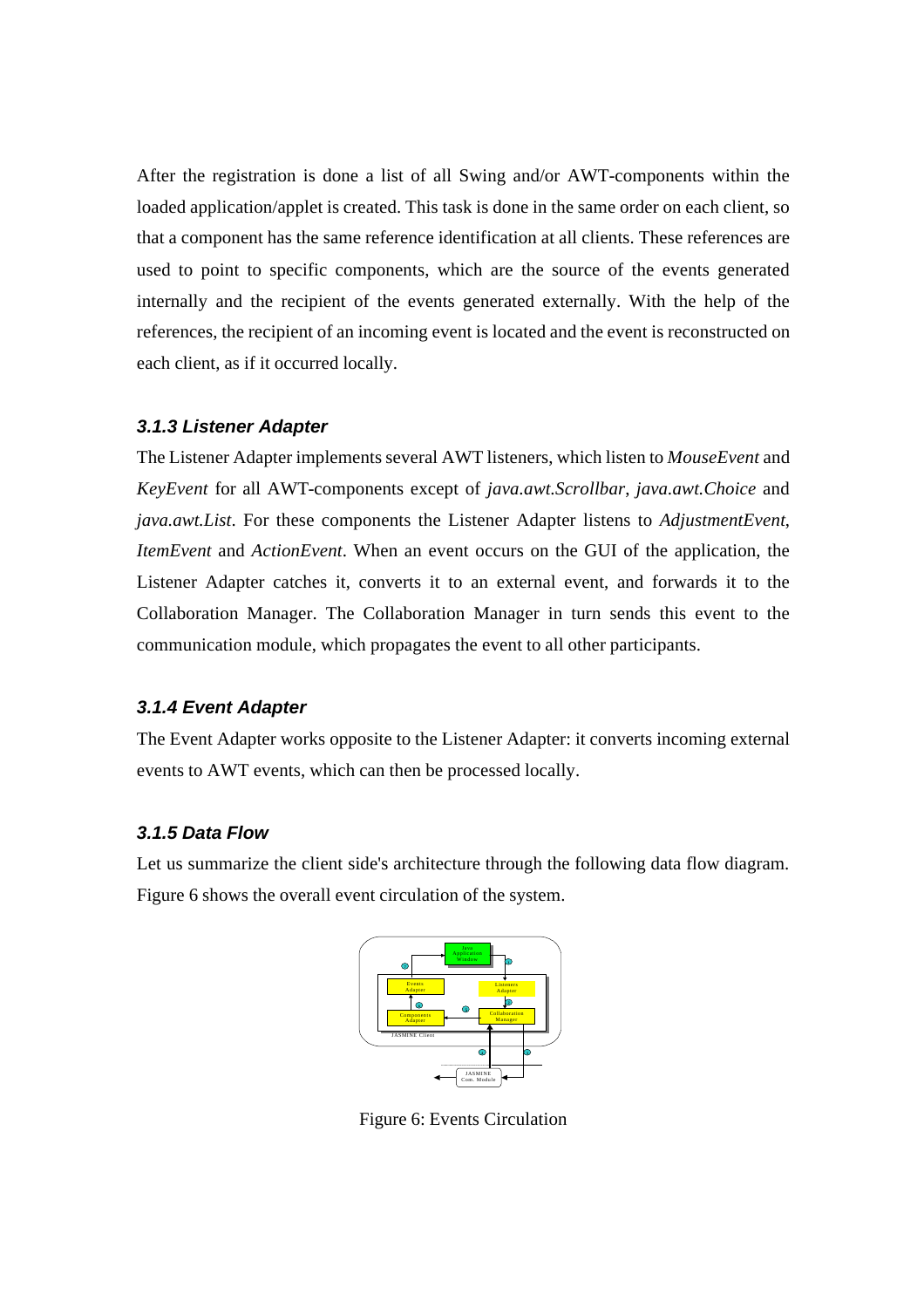There are two main data paths in the system: the first path is labeled with numbers 1,2 and 3. This path is used to send the internal AWT events to the communication module, and it works as follows: any Event occurred in a Java-application is caught by the Listener Adapter. The Listener Adapter first tests whether the event is an external or an internal event. It then sends only the internal events, which were not received from other clients, to the Collaboration Manager, which in turn sends the events to the communication module.

Via the second data path shown in figure 5 with numbers 4, 5, 6 and 7, the external AWT events received from the communication module are captured by the Collaboration Manager and the Component Adapter in order to reconstruct the event locally. After receiving the remote event, the Component Adapter extracts the information about its target component and sends this information together with the events to the Event Adapter. The Event Adapter converts the event to normal AWT events and sends them to the application, which then reacts to the event in the same manner as it would to a local user's interaction with the application's GUI.



#### *3.2 Utilities*

Figure 7. Screenshot of a JASMINE session.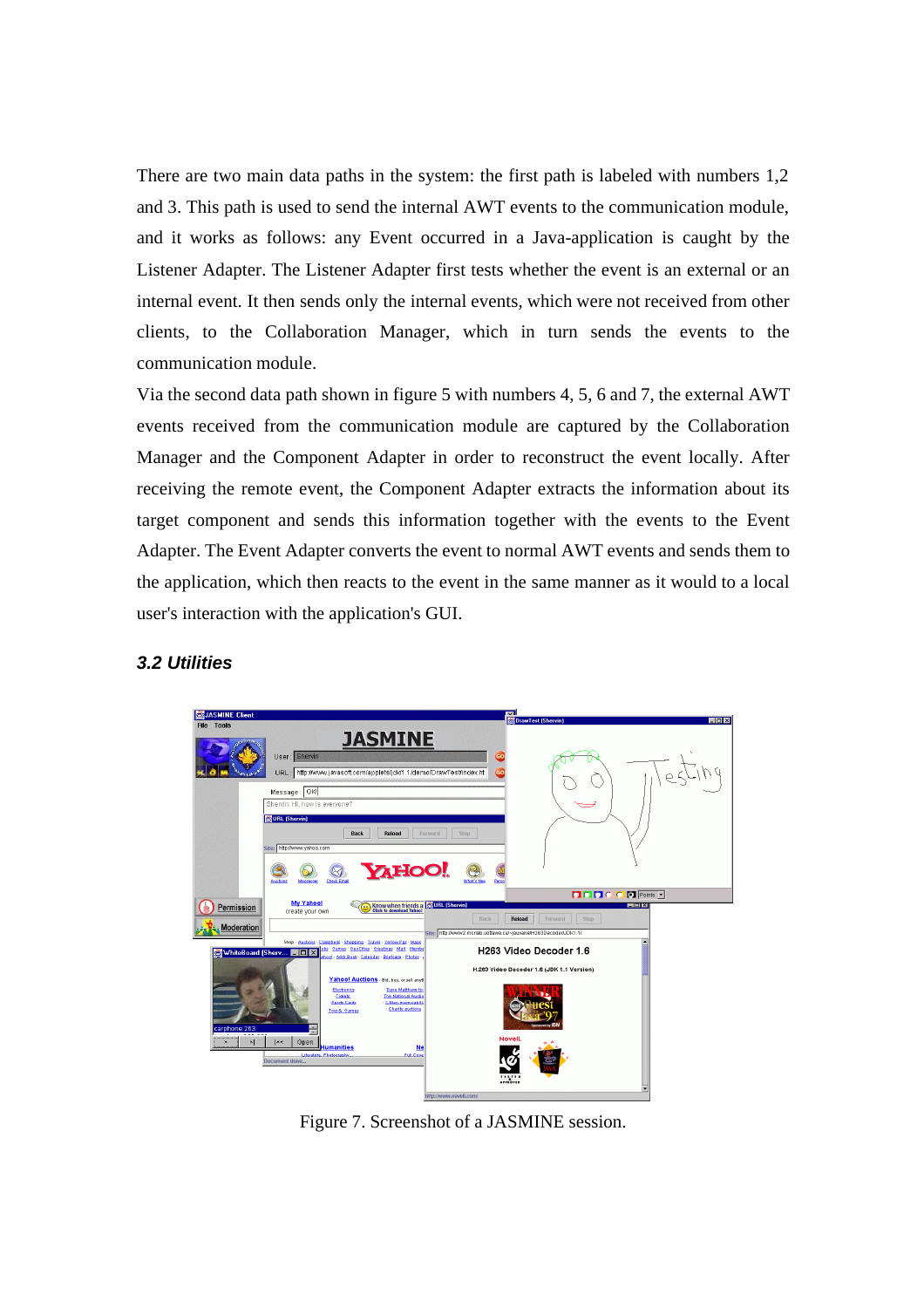Figure 7 shows a sample JASMINE session, where arbitrary applets and resources from the Internet have been brought into the session dynamically. The starting point with JASMINE is the collaboration browser shown in figure 8 below.



Figure 8. Main JASMINE Application.

This is the interface that is presented to the participant. It includes a chat box where participants can exchange textual messages in real-time. Using the "URL field" at the top of the interface, one can type in the URL of any resource on the Web. That resource s then brought into the session dynamically and is shared among all participants in real time. In addition, a number of resources can be predefined before the session starts and can be started during the session from the "Tools" menu.

Since any Java applet or application can be brought into the session, JASIMNE has a potential unlimited extendibility property, since each resource enhances JASMINE dynamically.

As can be seen from figure 8, JASMINE has the same moderation capabilities as JETS, allowing for dynamic and real-time moderation of a shared session.

# **4. Related Work**

There are many Java-based collaboration systems, none of which offer a management or moderation feature similar to JETS or JASMINE. Kuhmünch [10] has developed a Java Remote Control Tool, which allows the control and synchronization of distributed Java applications and applets. Similar to JETS, this approach uses an API that Java applets and applications must use to become shareable by the system. The Java Shared Data Toolkit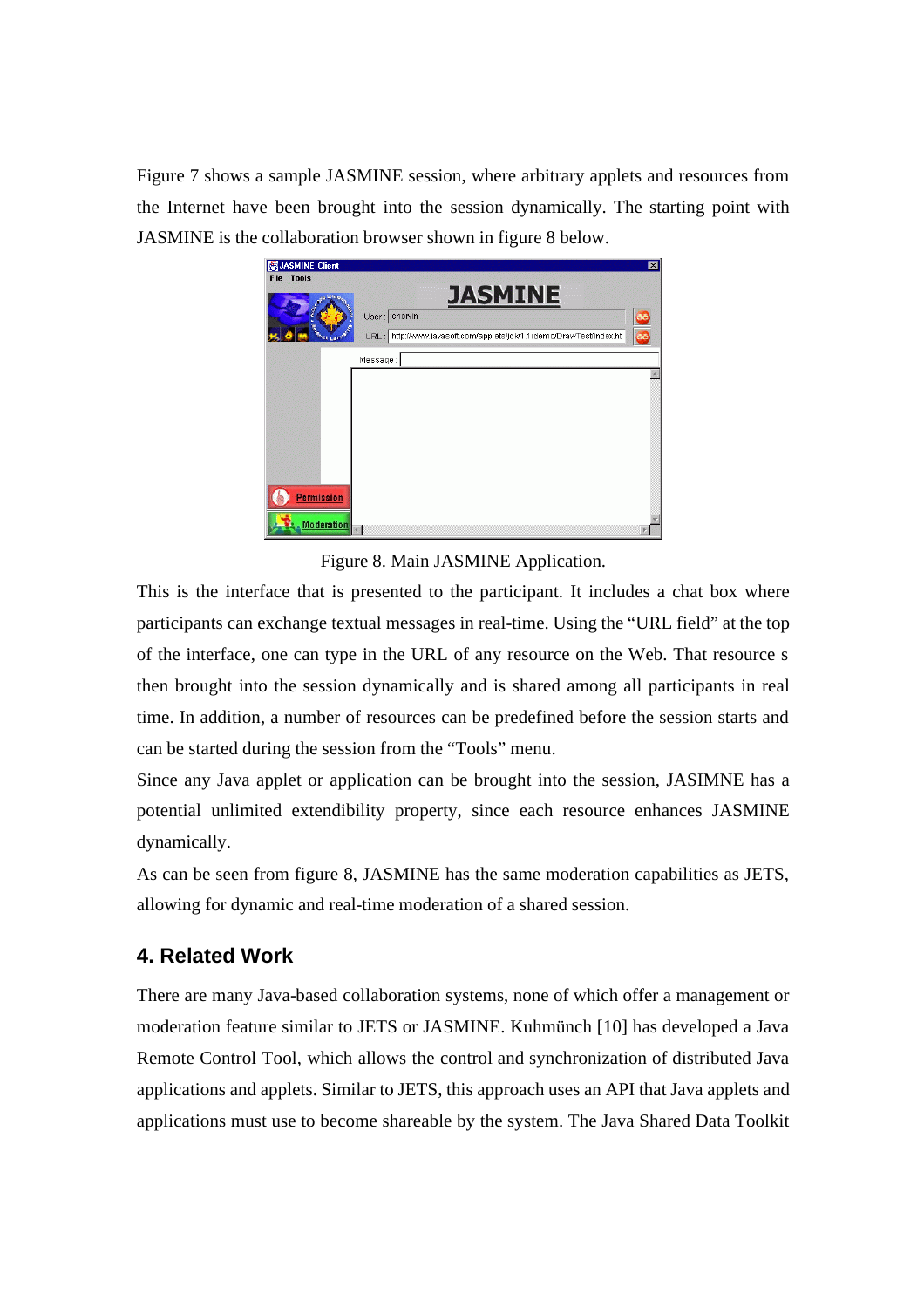(JSDT) from JavaSoft is also an API-based framework. Habanero [1] is an approach that supports the development of collaborative environments. Habanero is in its terms a framework that helps developers create shared applications, either by developing a new one from scratch or by altering an existing single-user application which has to be modified to integrate the new collaborative functionality. Instead of using applets, which can be embedded in almost every browser, the Habanero system uses so-called "Happlets" which need a proprietary browser to be downloaded and installed on the client site. Java Collaborative Environment (JCE) has been developed at the National Institute of Standards and Technology (NIST) coming up with an extended version of the Java-AWT [2] called Collaborative AWT (C-AWT). In this approach AWT-components must be replaced by the corresponding C-AWT components [3].

All these approaches propose the use of an API, which has the cost of modifying the source-code of an application, re-implementing it or to design and implement a new application from scratch in order to make it collaborative.

Java Applets Made Multiuser (JAMM) [8] is a system, which is similar to JASMINE in terms of its objective: the transparent collaboration of single-user applications. The difference between JAMM and JASMINE is the way collaboration is achieved. In JAMM [6], the set of applications that can be shared is constrained to those that are developed using Swing user interface components as part of Java Foundation Classes, which are part of the standard JDK since version 1.2. JAMM's set of applications is furthermore restricted to those which implement the Java serializable interface.

## **5. Conclusion**

We have successfully deployed and tested both JETS and JASMINE in shared sessions. Based on our experience, the most interesting part of both systems is the moderation from the user perspective. This enables a useful and practical session to be carried out without interruptions. The ability to dynamically bring any resource into a JASMINE session is another key feature enjoyed and emphasized by all users.

Since the JETS system has an API, it gives more control over resources, which allows for fine-grained tasks such as MM synchronization which are not possible with JASMINE or any other transparent collaboration tool. On the other hand, JASMINE's transparency to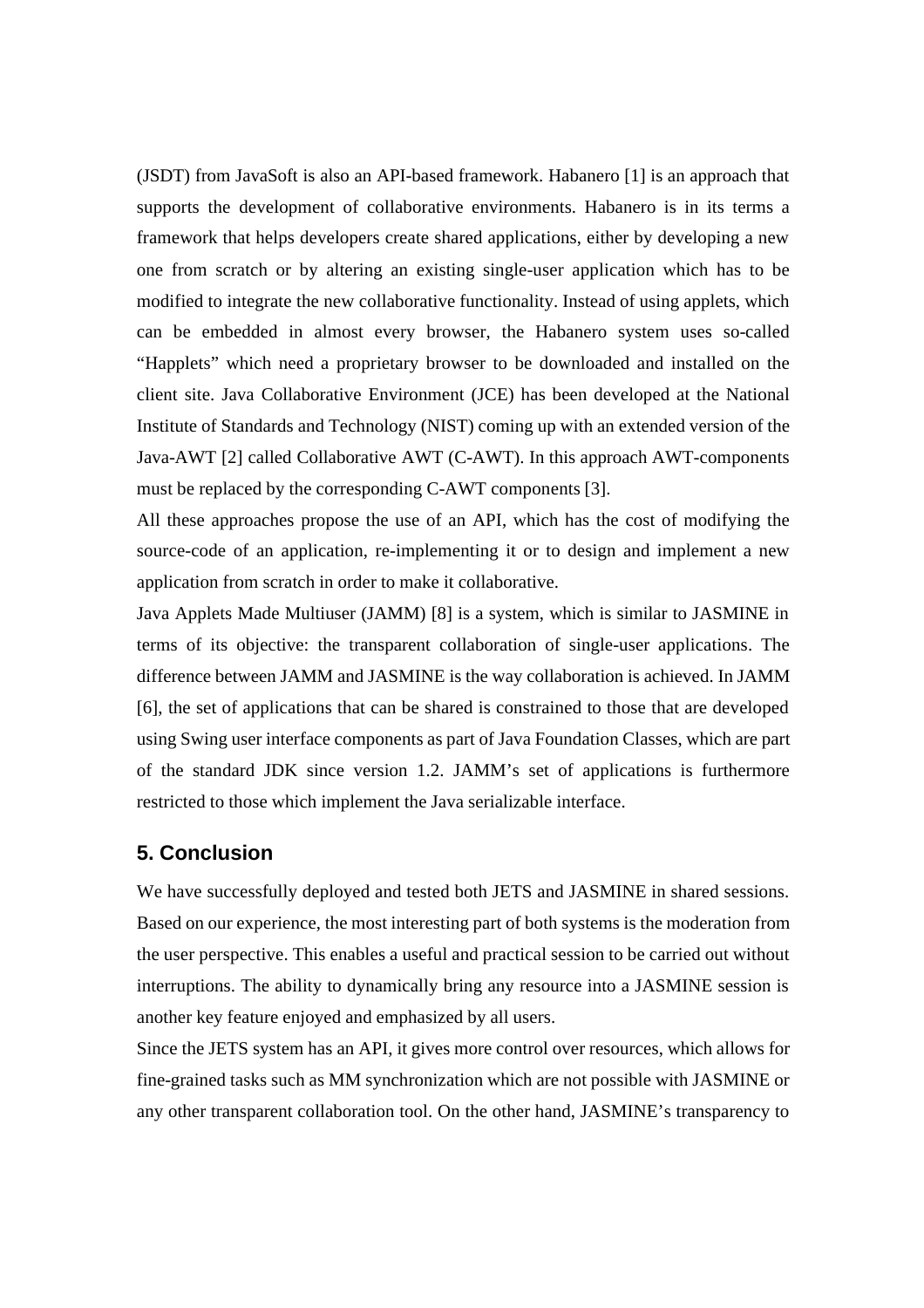MMCF/95-010, Approved Rev 1.0, September 24, 1995.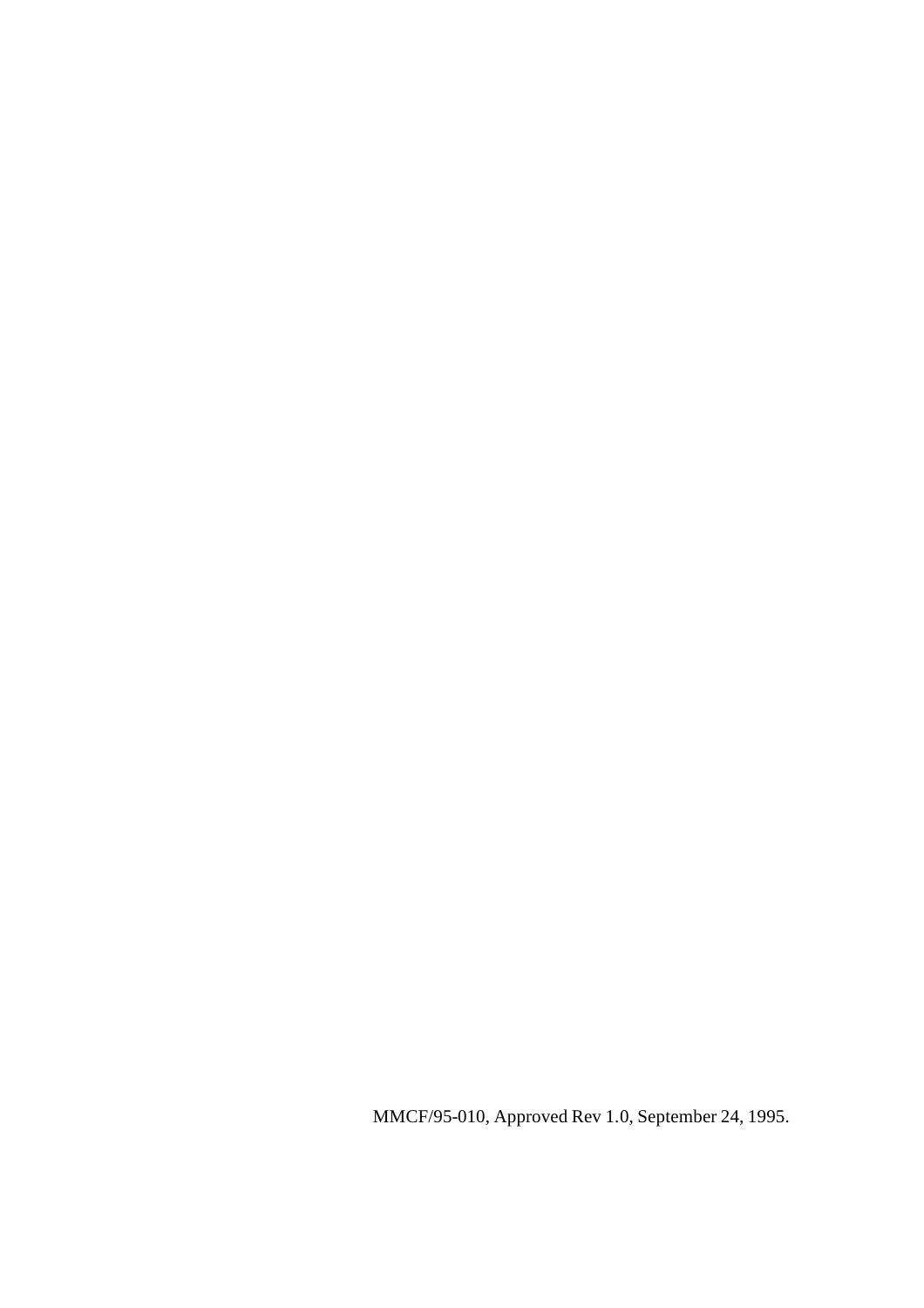- [11] S. Shirmohammadi, L. Ding, and N.D. Georganas, "An Approach for Recording Multimedia Collaborative Sessions: Design and Implementation", Journal of Multimedia Tools and Applications (accepted, to appear).
- [12] S. Shirmohammadi, J.C. Oliveira, and N.D. Georganas, "Applet-Based Telecollaboration: A Network-Centric Approach", IEEE Multimedia, Vol. 5, No. 2, April-June 1998, pp. 64-73.
- [13] K. Rijkse, "H.263: Video Coding for Low-Bit-Rate Communication", IEEE Communications Magazine, December 1996.

#### URL:

[14] Computer Science Teaching Center, Digital Library of Peer Reviewed Teaching Resources, http://www.cstc.org/

### **Author Biographies:**



**Shervin Shirmohammadi** received his M.A.Sc. and Ph.D. in Electrical Engineering from the University of Ottawa in 1996 and 2000, respectively, where he conducted research at the Multimedia Communications Research Laboratory in various projects. His research interests include collaborative virtual environments, multimedia communications, and telecommunications software. He is the 1995 University of Ottawa Gold Medallist for highest standing in Engineering, 1998 Canadian Advanced Technology Association Award winner in Telecommunications Software, and Natural Sciences and Engineering Research Council of Canada scholarship holder (NSERC-PGS B).



**Abdulmotaleb El Saddik** is pursuing a Ph.D. in electrical engineering in the Department of Electrical Engineering and Information Technology at Darmstadt University of Technology, Germany. He is currently working on the Multibook project, founded by the German Federal Ministry for Education and Research (BMBF). His research interests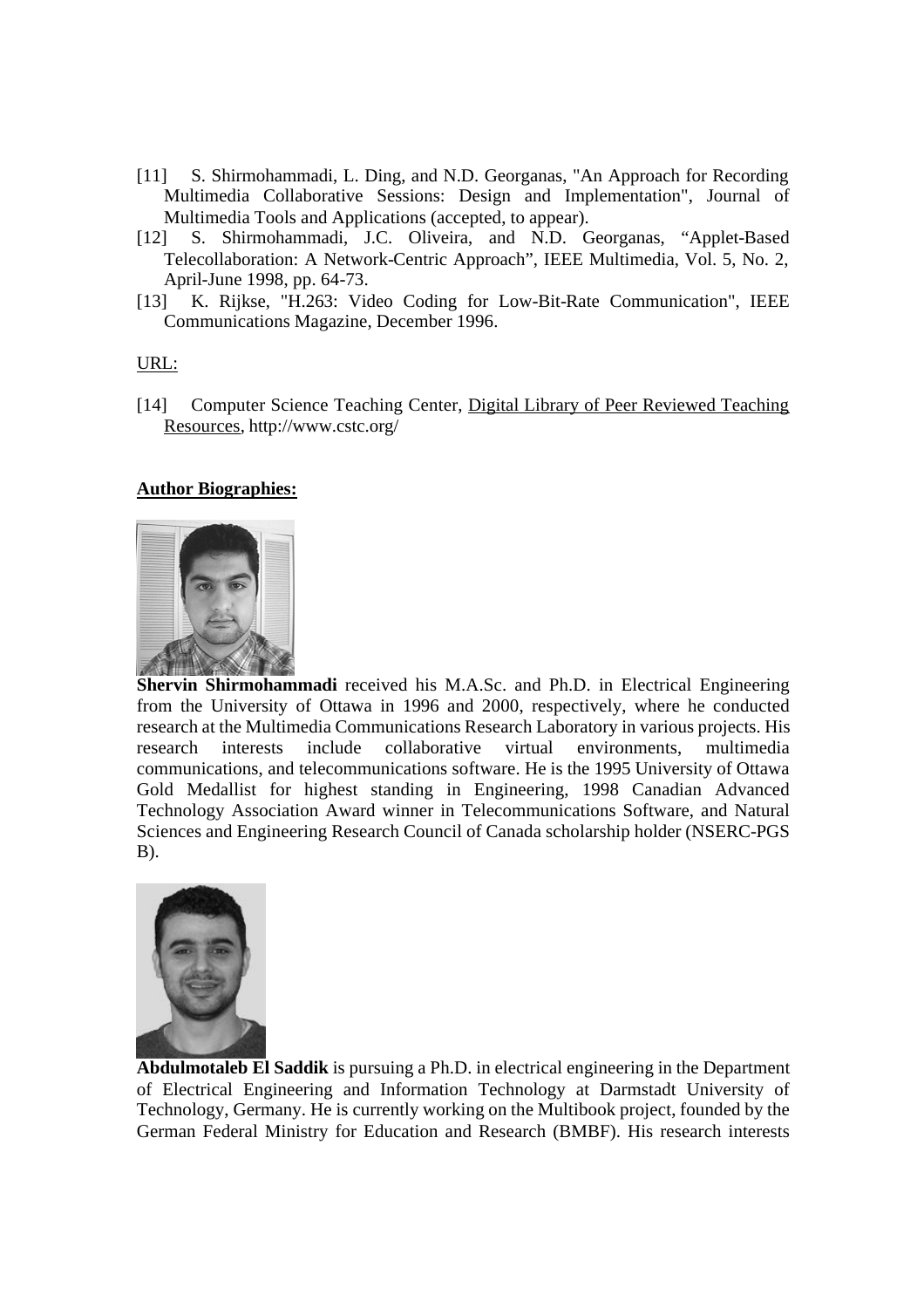include interactive multimedia visualizations, collaborative learning environments, multimedia communications, and telecommunications software. A. El Saddik received his M.Sc. (Dipl.-Ing.) degree in electrical engineering from Darmstadt University of Technology in 1995. He is a member of the Association for Computing Machinery (ACM), The Gateway to Educational Materials (GEM) and the Interactive Multimedia Electronic Journal of Computer-Enhanced Learning (IMEJ). He is also co-author of the Open Java book, published 1999 by Springer.



**Nicolas D. Georganas** is Professor and Director of the Multimedia Communications Research Laboratory (MCRLab) at the School of Information Technology and Engineering, University of Ottawa, Canada. He has been leading multimedia application development projects since 1984. He was General Chair of the IEEE Multimedia Systems'97 Conference (ICMCS97) (June 1997, Ottawa) . He has served as Guest Editor of the IEEE Journal on Selected Areas in Communications, issues on "Multimedia Communications" (1990) and on "Synchronisation Issues in Multimedia Communications" (1996). He is on the editorial boards of the journals Multimedia Tools and Applications, ACM/Springer Multimedia Systems, ACM Computing Surveys, Performance Evaluation, Computer Networks, Computer Communications, and was an editor of the IEEE Multimedia Magazine. He is Fellow of IEEE, Fellow of the Canadian Academy of Engineering, Fellow of the Engineering Institute of Canada and Fellow of the Royal Society of Canada. In 1998, he was honoured as the University of Ottawa Researcher of the Year and also received the University 150th Anniversary Gold Medal for Research. In 1999, he received the T.W.Eadie Medal of the Royal Society of Canada, funded by Bell Canada. In 2000, he received the A.G.L. McNaughton Medal and Award, the highest distinction of IEEE Canada, the Julian C. Smith Medal of The Engineering Institute of Canada and the President's Award of the Ottawa Center for Research and Innovation.